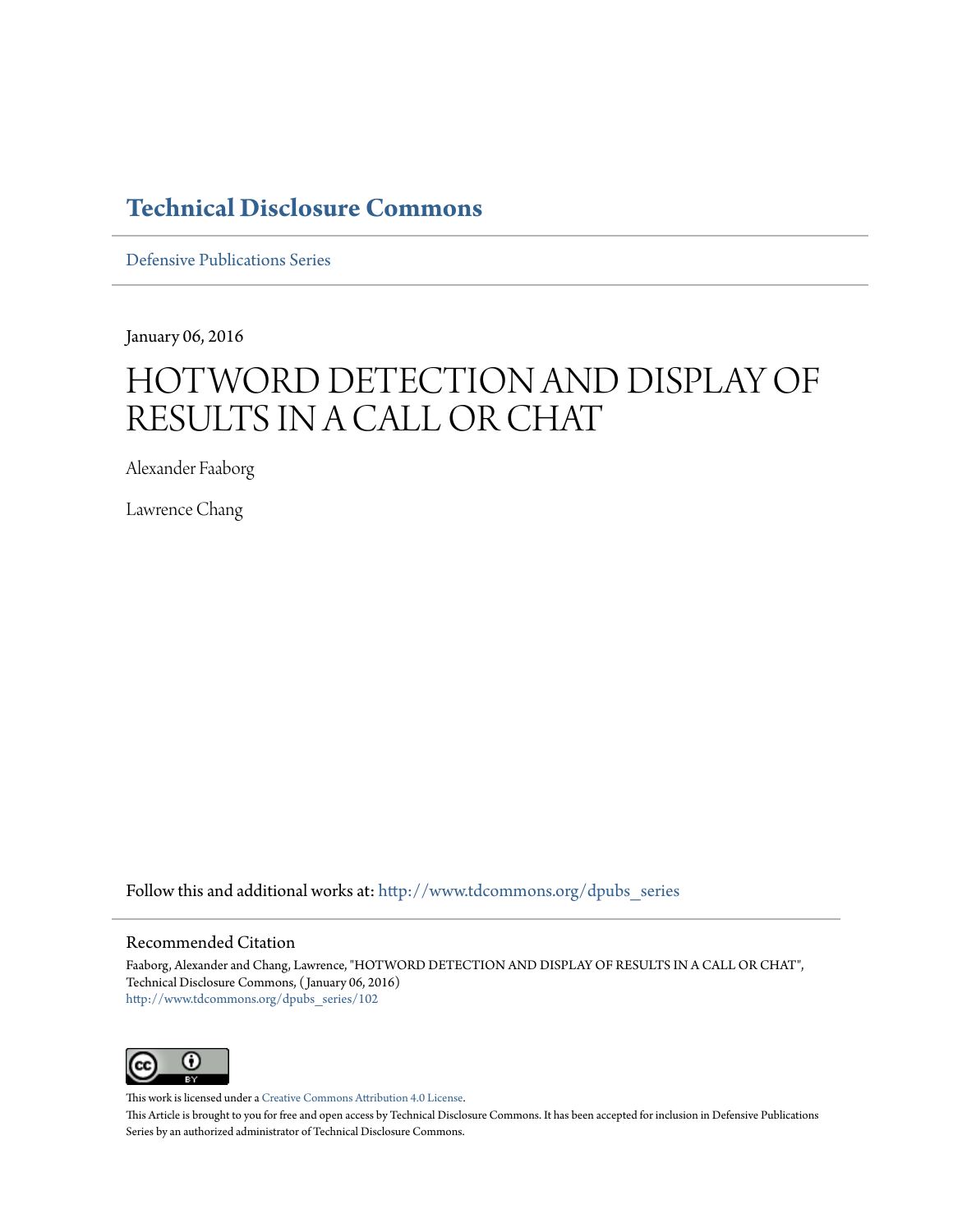## **HOTWORD DETECTION AND DISPLAY OF RESULTS IN A CALL OR CHAT** ABSTRACT

An application is disclosed that provides for hotword (verbal search prompt) detection and display of results during real-time virtual communications. The application lets users perform a search while on a phone call or audio or video chat. A user presents a query similar to a voice search and the application responds to the query in a way that some or all the users in the interaction can hear orsee it.

### BACKGROUND

Users often use voice command search when they are in real-life conversations with others for queries related to what they are currently talking about, for example, settling a bet or finding nearby restaurants etc. However, this does not work well while virtually speaking to another person through a phone call or audio/video chat. This becomes even harder when holding the phone to one's head to use its microphone in a phone call. While multi-tasking activities such as screen sharing, looking at a Cloud document or watching an online video during a chat conversation are quite common among users, there lacks an option for performing a search while in conversation.

#### **DESCRIPTION**

This disclosure presents an application for hotword (verbal search prompt) detection and display of results during real-time virtual communications. The application allows users to perform a voice search while on a phone call or audio or video chat. The search invokes a response to the query and displays results in a way that all the users in the interaction can hear or